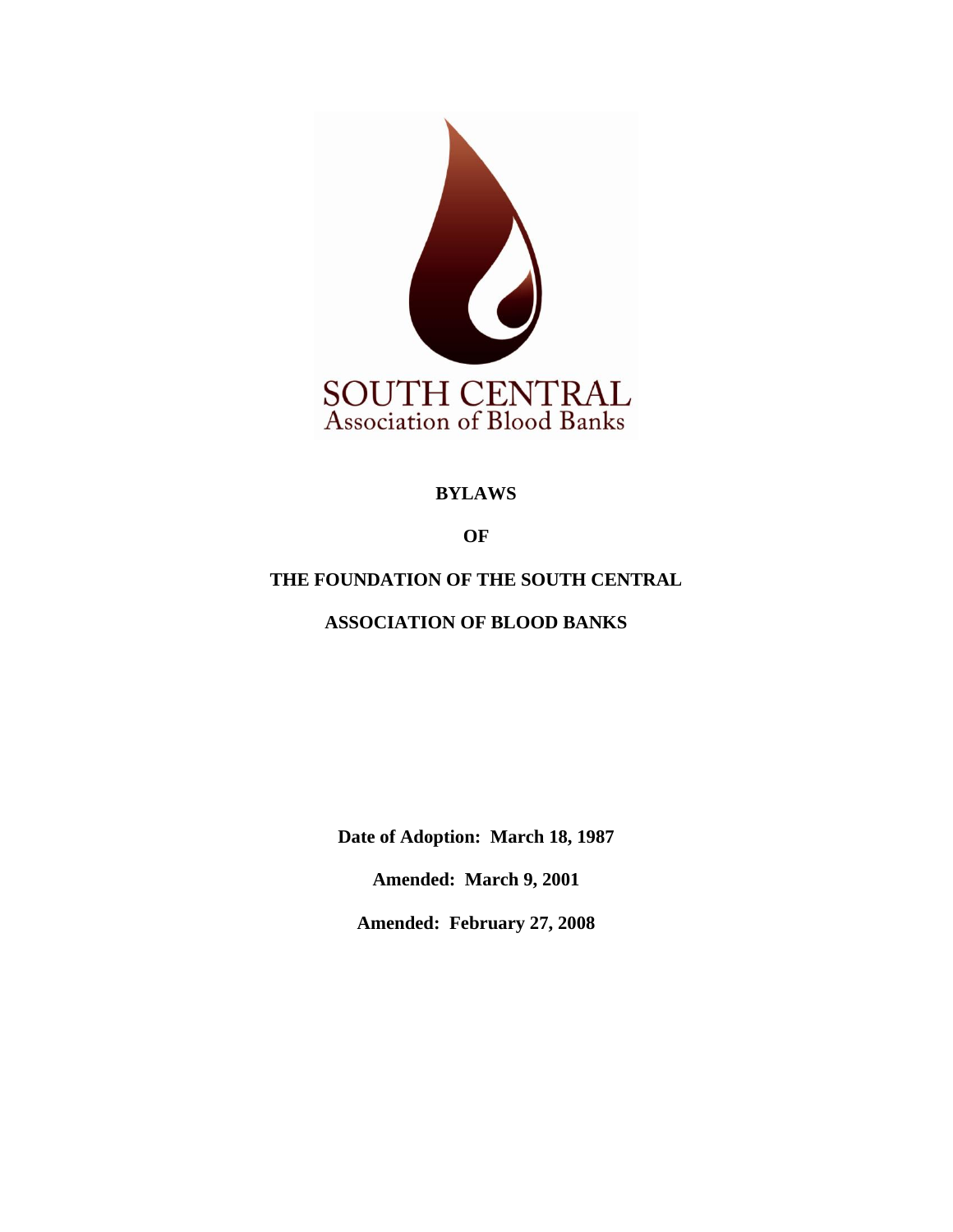### **THE FOUNDATION OF THE SOUTH CENTRAL ASSOCIATION OF BLOOD BANKS**

### **BYLAWS**

### **Table of Contents**

### **Article I. Board of Trustees**

- Section 1. Powers, Number, Vacancies and Term of Office.
- Section 2. Meetings of Trustees
- Section 3. Annual Meetings
- Section 4. Regular Meetings
- Section 5. Special Meetings
- Section 6. Notice of Meetings
- Section 7. Quorum
- Section 8. Conduct of Business
- Section 9. Committees
- Section 10. Compensation of Trustees

### **Article II. Officers**

- Section 1. Number, Titles and Term of Office
- Section 2. Removal
- Section 3. Vacancies
- Section 4. Powers and Duties of the President
- Section 5. Powers and Duties of the Vice-President
- Section 6. Powers and Duties of the Treasurer
- Section 7. Powers and Duties of the Secretary
- Section 8. Compensation of Officers

### **Article III. Miscellaneous Provisions**

- Section 1. Fiscal Year
- Section 2. Seal
- Section 3. Notice and Waiver of Notice
- Section 4. Resignations
- Section 5. Action Without a Meeting of Trustees or Committees
- Section 6. Gender
- Section 7. Report of Foundation
- Section 8. Disbursal of Principal

### **Article IV. Indemnification of Trustees and Officers**

### **Article V. Amendments**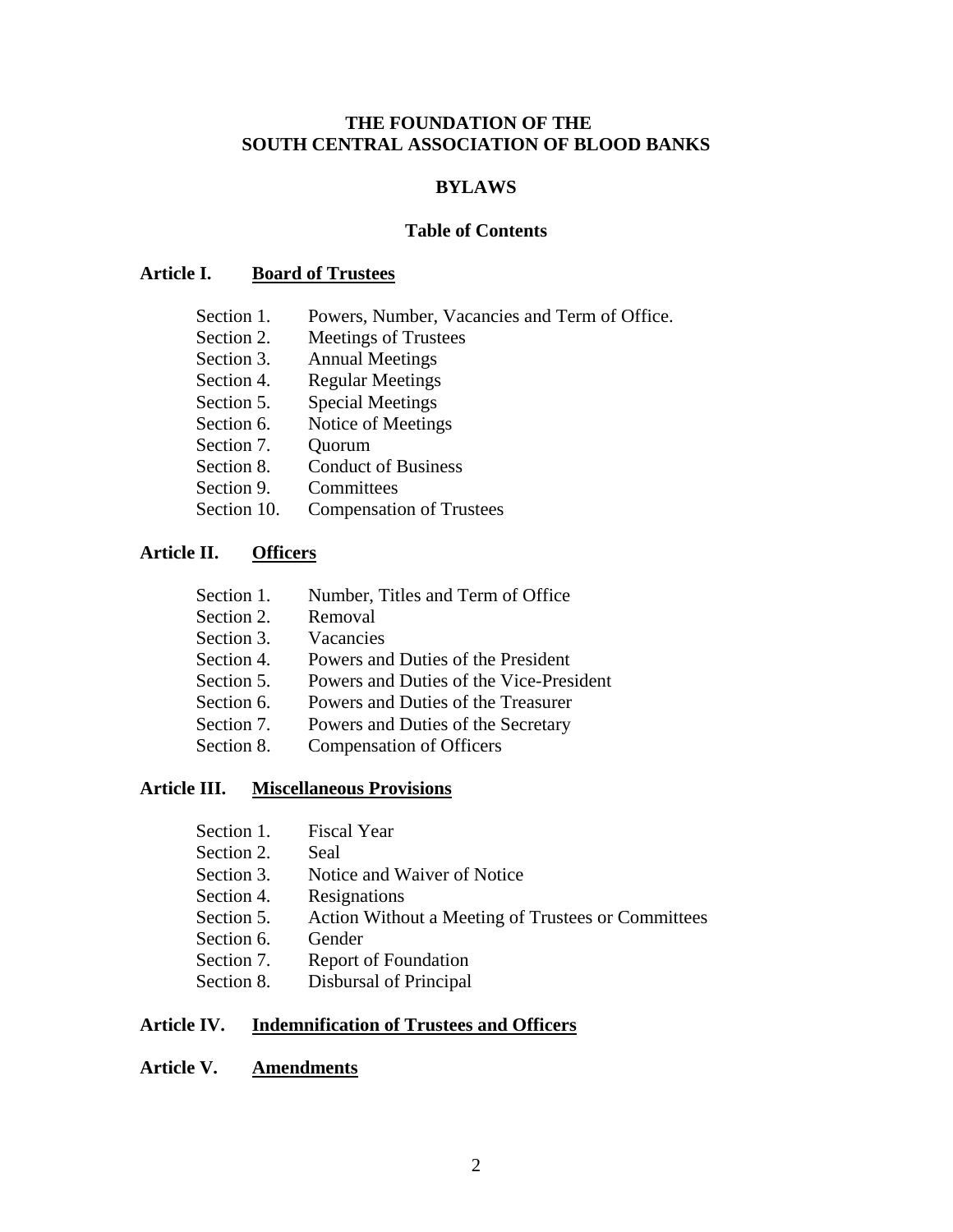### **BYLAWS**

### **OF**

# **FOUNDATION OF THE SOUTH CENTRAL ASSOCIATION OF BLOOD BANKS**

### **ARTICLE I**

#### **BOARD OF TRUSTEES**

#### **Section 1. Powers, Numbers, Vacancies and Term of Office.**

The property and affairs of **THE FOUNDATION OF THE SOUTH** 

**CENTRAL ASSOCIATION OF BLOOD BANKS** (the "Foundation") shall be under

the direction of and controlled by the Board of Trustees, and subject to the restrictions imposed by the law, the Articles of Incorporation (the "Articles"), or these Bylaws (the "Bylaws"). The Trustees shall exercise all of the powers of the corporation. The number of Trustees which shall constitute the entire Board of Trustees of the Foundation shall be seven (7).

The Trustees constituting the initial Board of Trustees shall be those Trustees named in the Articles. With the exception of those Trustees named in the Articles, the Trustees shall at all times consist of three past presidents of the South Central Association of Blood Banks (the "Association") not currently serving on the Executive Committee (the "Executive Committee") of the Association, and two persons selected by the Executive Board of the Association at a properly called meeting with a quorum present,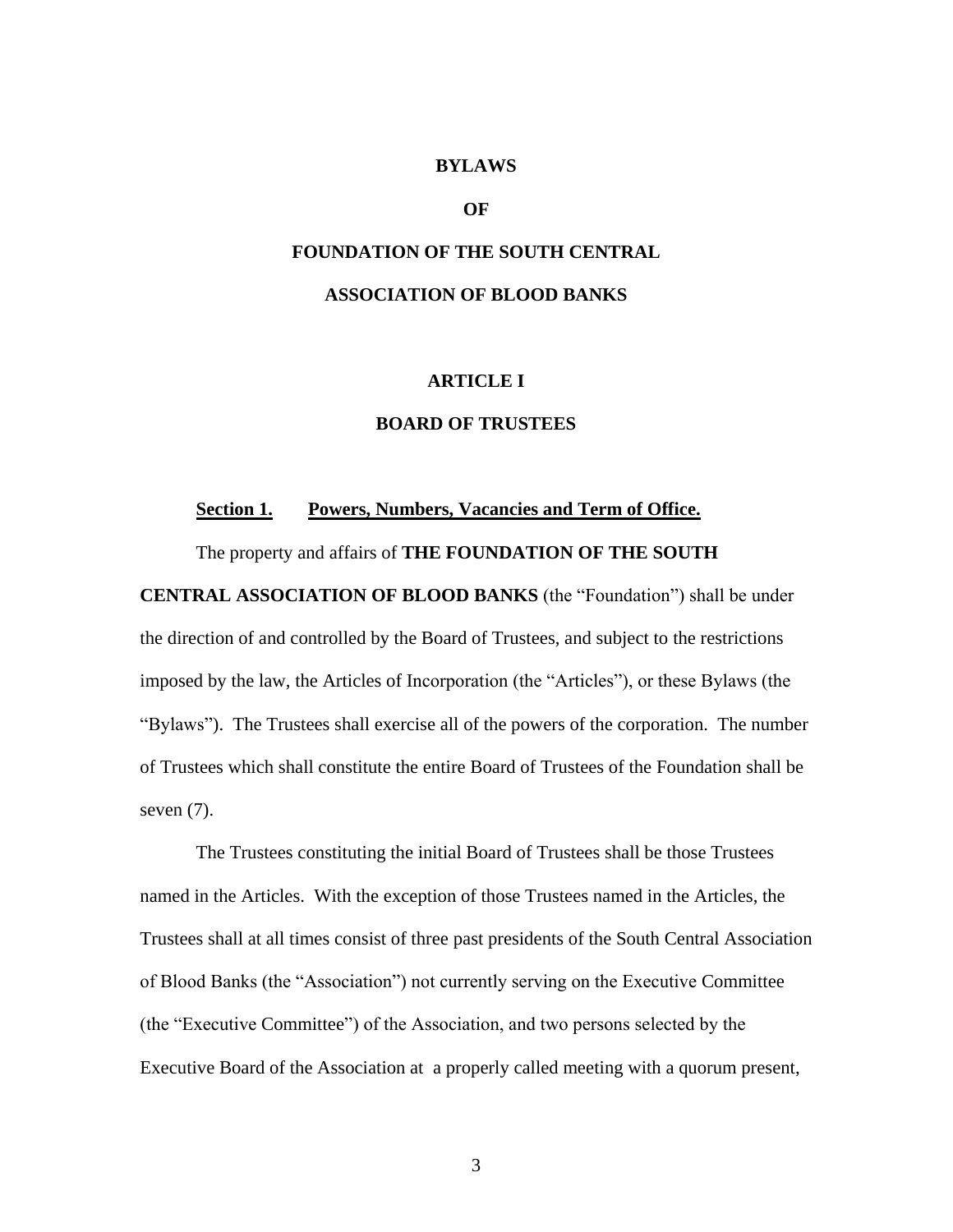one of whom shall have primarily a scientific background, one of whom shall have primarily an administrative background and two members at large.

All Trustees shall hold office for the terms set forth below, subject to their earlier death, resignation or removal as hereinafter provided. With the exception of those Trustees named in the Articles and those Trustees, if any, elected at the Foundation's Organization Meeting held pursuant to Section 3.05 of the Texas Non-Profit Corporation Act (the "Organization Meeting"), the term of office of a Trustee shall be that period commencing with this date of election and ending with the date of the third Annual Meeting (as hereinafter defined) ("Annual Meeting") held after election of such Trustee. The term of office of those Trustees named in the Articles shall be established at the Foundation's Organization Meeting. In any event, a Trustee shall continue to hold office as a Trustee until his successor shall have been duly elected and qualified.

Any Trustee may be removed from office, with or without cause, by two-thirds vote of the Executive Board of the Association at any officially called meeting, a quorum having been established. Any vacancy occurring in the Board of Trustees, whether by increase in the number of Trustees or otherwise, shall be filled by a two-thirds vote of the Foundation. The number of Trustees may be increased or decreased from time to time by amendment of the Bylaws in accordance with the provisions of ARTICLE V hereof; provided, however, that (a) no decrease shall have the effect of shortening the term of any incumbent Trustee and (b) there shall never be fewer than five (5) Trustees.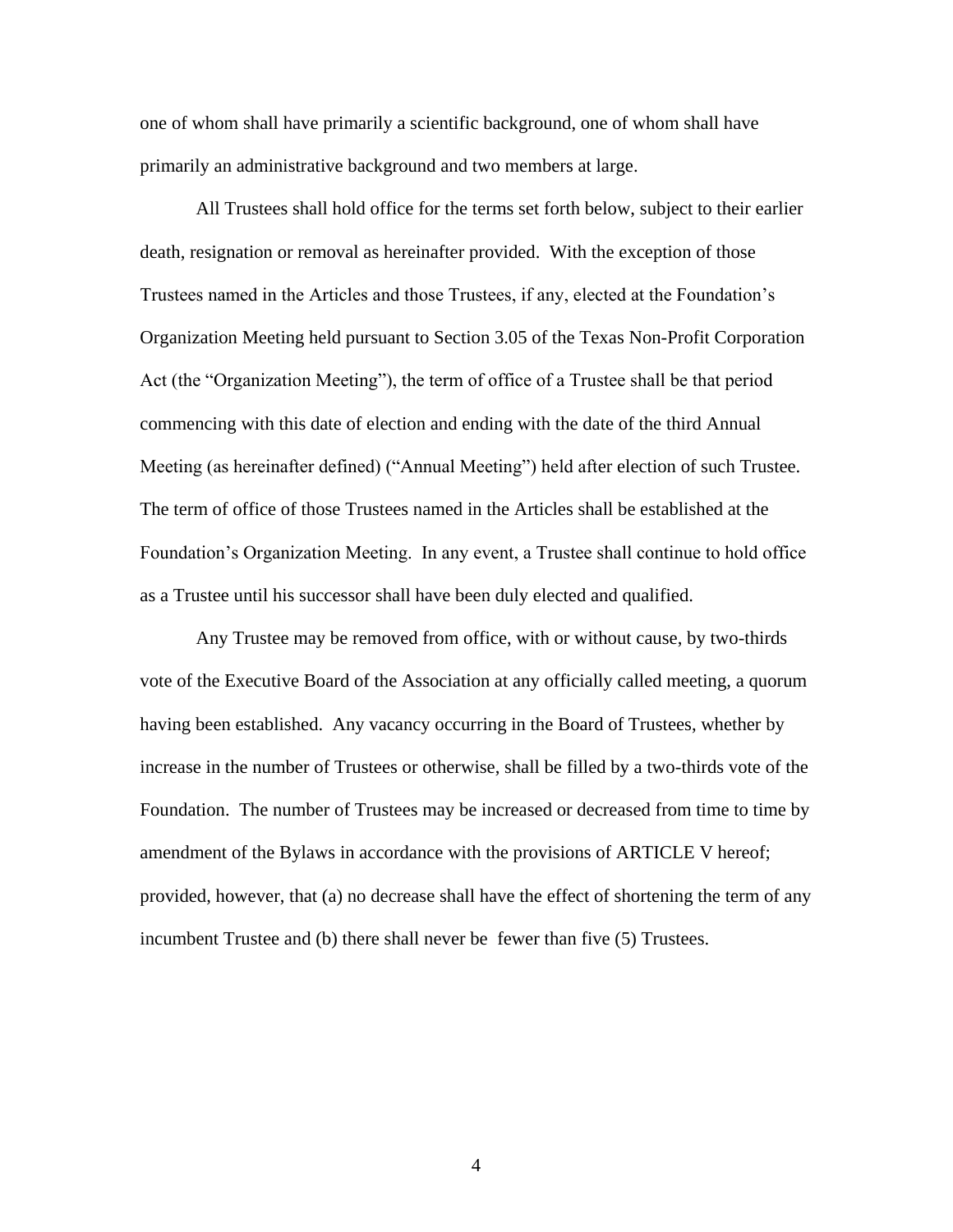### **Section 2. Meetings of Trustees.**

The Trustees may hold meetings, maintain an office and keep the Foundation's books and records at such place or places within or without the State of Texas as the Board of Trustees may from time to time determine; provided, however, that in the absence of any such determination, such place shall be the Foundation's registered office in the State of Texas.

#### **Section 3. Annual Meetings.**

The annual meeting of the Board of Trustees ("Annual Meeting") shall be held in conjunction with the annual meeting of the association if possible, or, if not so held, at such time and place as shall be designated by resolution of the Board of Trustees, with notification of the President of the Association and the central office of the Association. The Annual Meeting shall be held for the purpose of (a) electing officers for the ensuing year and (b) transacting such other business as may be properly brought before such Annual Meeting. Thirty (30) days notice of the Annual Meeting shall be required.

### **Section 4. Regular Meetings.**

Regular meetings of the Board of Trustees ("Regular Meetings") shall be held at such times and places as shall be designated, from time to time, by resolution of the Board of Trustees. Two (2) weeks notice of such Regular Meetings shall be required to be given to the Trustees, to the President of the Association and to the central office of the Association.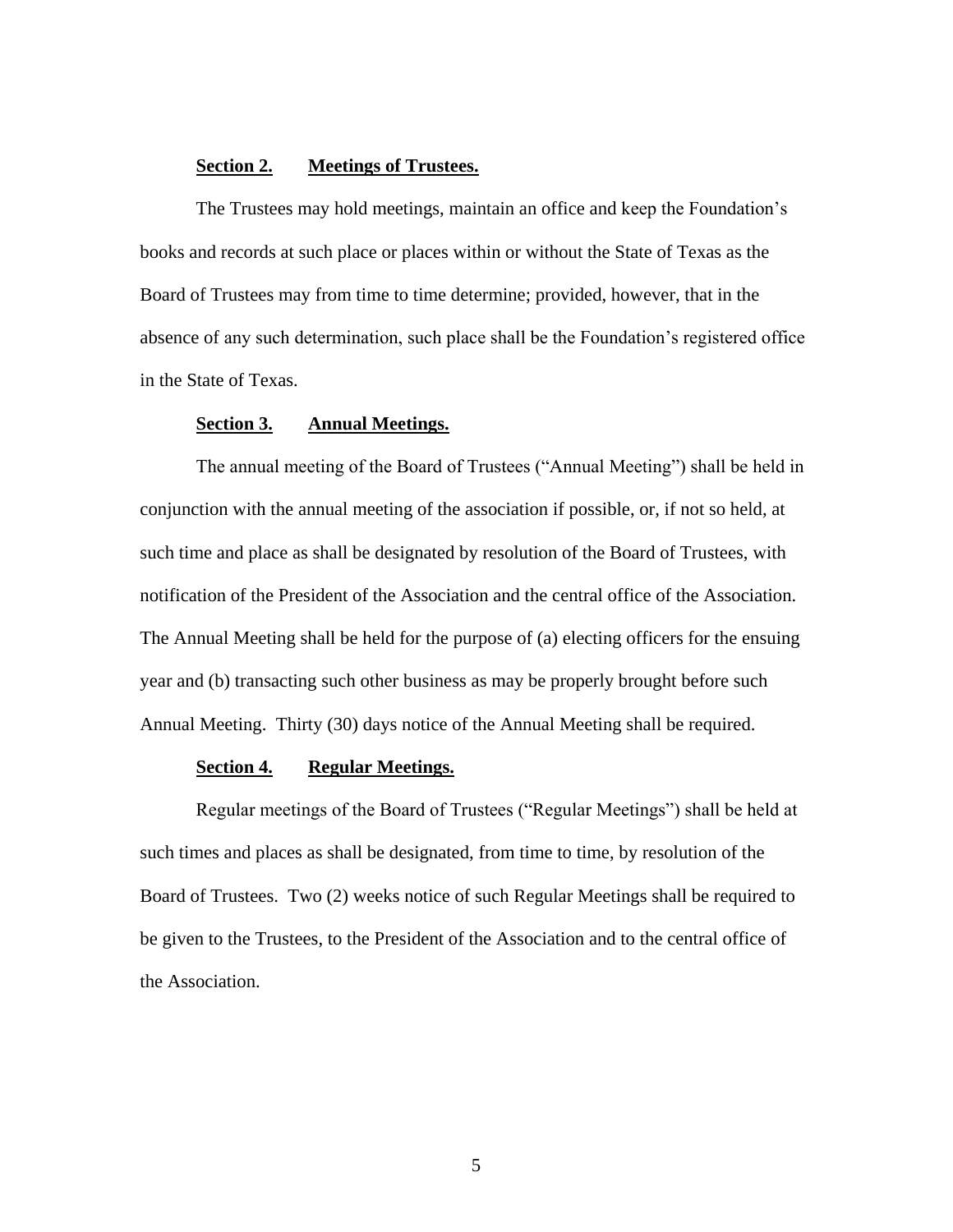### **Section 5. Special Meetings.**

Special meetings of the Board of Trustees ("Special Meetings") shall be held whenever called by the President on the written request of the majority of the Trustees. Three (3) days notice of Special Meetings shall be required to be given to the Trustees,. Notification of the President and central office of the Association will be at the discretion of the President of the Foundation.

### **Section 6. Notice of Meetings.**

The President shall give notice of each Annual, Regular and Special Meeting to each Trustee by postal or electronic mail or telephone as specified for each type of meeting. Unless otherwise indicated in such notice, any and all matters pertaining to the Foundation's purposes may be considered and acted upon at such meeting. At any such meeting, except for Special Meetings, at which every Trustee shall be present even though without notice, any matter pertaining to the Foundation's purposes may be considered and acted upon.

#### **Section 7. Quorum.**

A majority of the then acting Trustees shall constitute a quorum for the consideration of any matters pertaining to the Foundation's purposes. If at any meeting of the Board of Trustees there is less than a quorum present, a majority of those present may adjourn the meeting from time to time. The act of a majority of the Trustees present at a meeting at which a quorum is present shall be the act of the Board of Trustees, unless the act of a greater number is required by law, the Articles, or the Bylaws.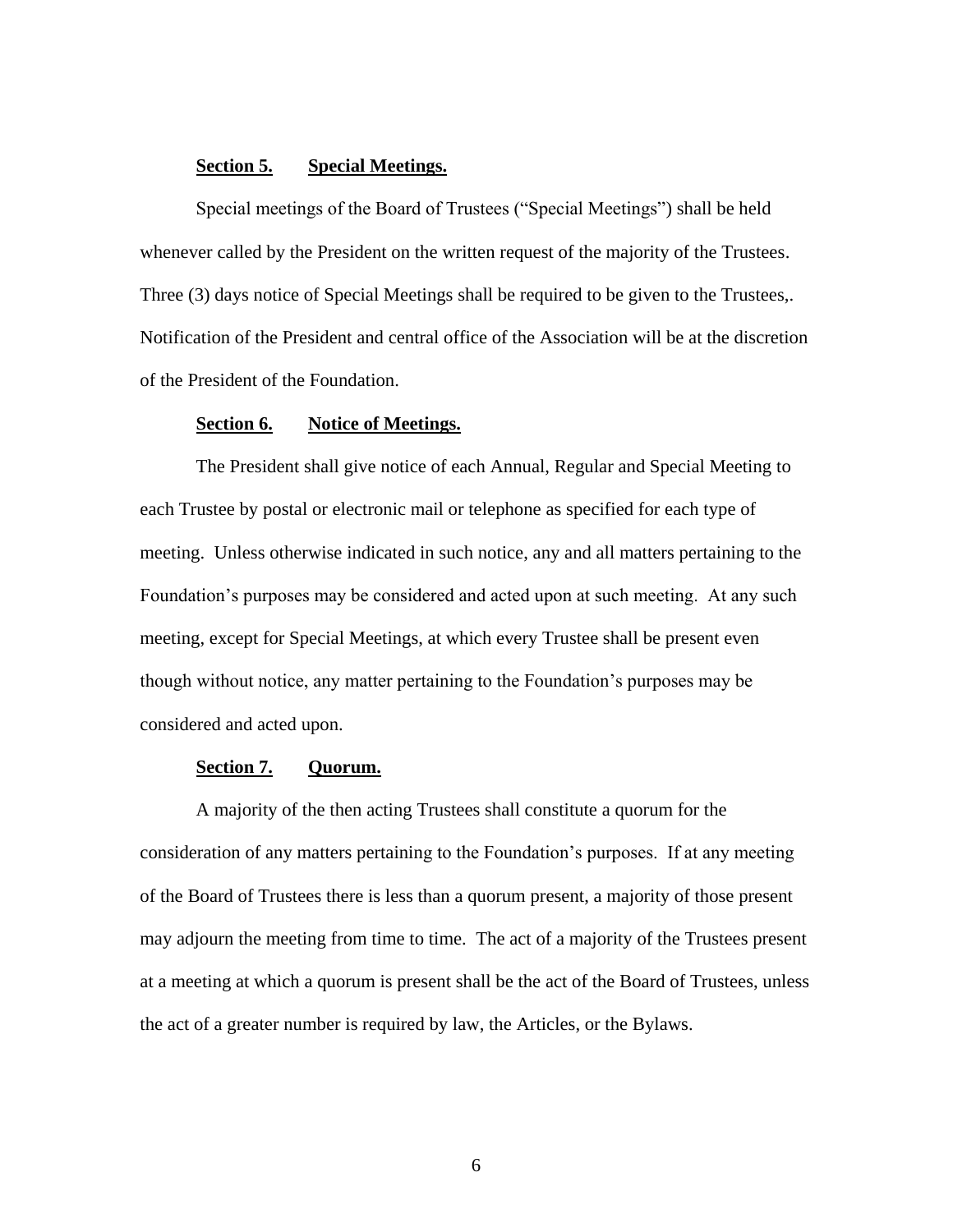#### **Section 8. Conduct of Business.**

At meetings of the Board of Trustees, matters pertaining to the Foundation's purpose shall be considered in such order as the Board of Trustees may determine from time to time.

At all meetings of the Board of Trustees, the President shall preside, and in the absence of the President, a chairman shall be chosen by the Board of Trustees from among the Trustees present.

The Secretary of the Foundation shall act as secretary of all meetings of the Board of Trustees, but in the absence of the Secretary, the chairman may appoint any person to act as secretary of the meeting.

### **Section 9. Committees.**

The Board of Trustees may by resolution adopted by a majority of the then acting Trustees create special committees ("Committees") and appoint members to such Committees as determined by need. The term of each member shall expire at the termination of the Annual Meeting. Each Committee shall act in the manner provided in such resolution. Each Committee shall keep regular minutes of the transactions of its meetings and shall cause such minutes to be recorded in books kept for that purpose in the Foundation's Office, and shall report the same to the Board of Trustees from time to time.

### **Section 10. Compensation of Trustees.**

Persons serving as Trustees shall not receive any salary or compensation for their services as Trustees; provided, however, that nothing contained herein shall be construed as precluding any Trustee from receiving compensation in a reasonable amount for such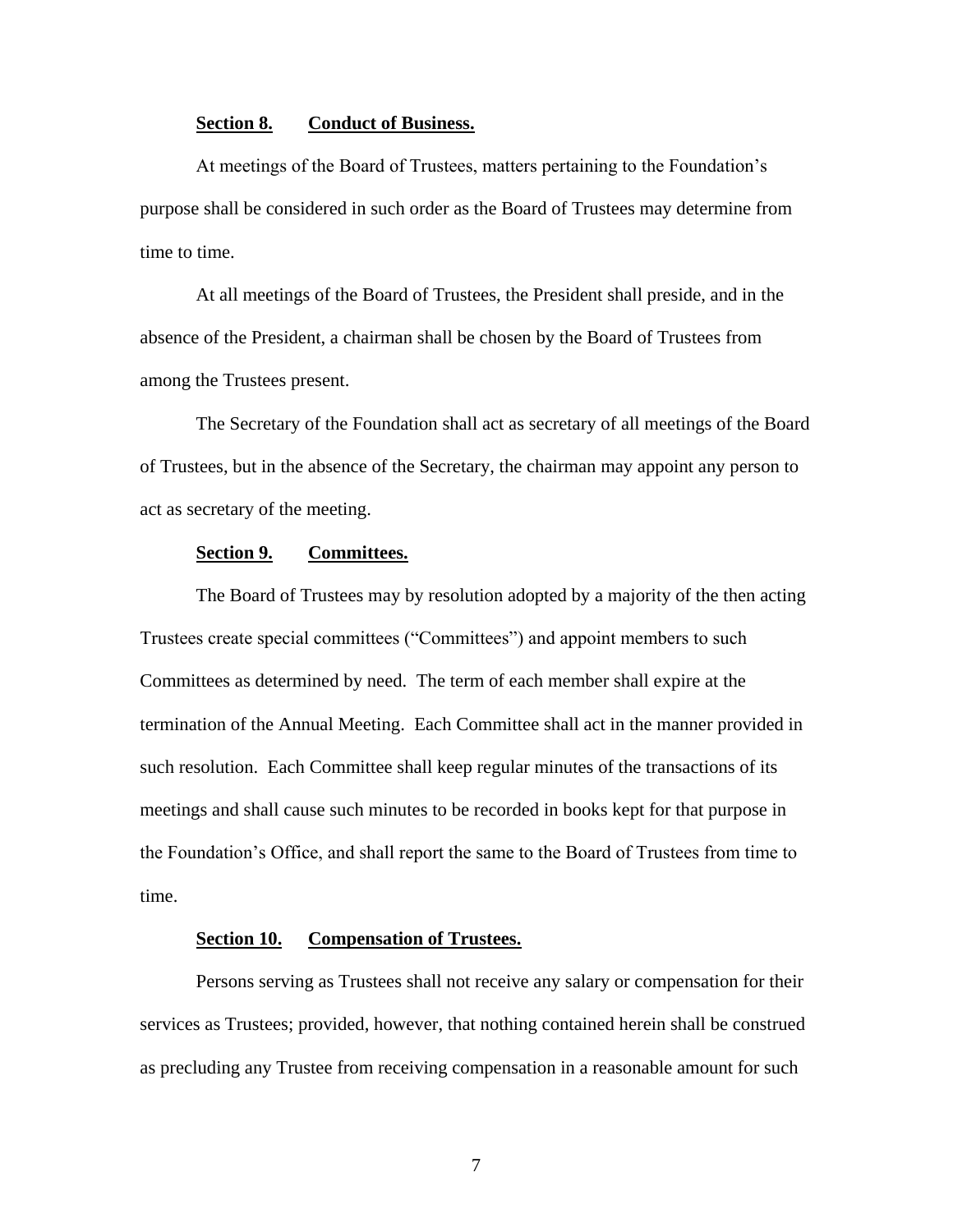personal services rendered (other than services rendered as a Trustee) which are reasonable and necessary in carrying out the Foundation's purposes as the Board of Trustees may from time to time determine.

#### **Section 11. Board of Honorary Trustees.**

The Board of Trustees may establish a Board of Honorary Trustees, the members of which are individuals who, because of their experience and familiarity with the Foundation's activities, are in the Board of Trustees' judgment qualified to advise with respect to the Foundation's activities. Members of the Board of Honorary Trustees shall serve for a term of three (3) years renewable at the discretion of the Board of Trustees. The number of members of the Board of Honorary Trustees shall be fixed from time to time by the Board of Trustees. The officers and Trustees of the Foundation may consult with the Board of Honorary Trustees from time to time with respect to the Foundation's activities, but the existence and activities of the Board of Honorary Trustees shall not restrict the powers of the Board of Trustees nor limit its responsibilities or obligations. The Board of Honorary Trustees shall have no responsibility for the management of the Foundation's affairs. Honorary Trustees shall not receive any salary or compensation for their services as Honorary Trustees, provided, however, an Honorary Trustee may receive compensation which is not excessive for personal services (rendered in other than an "Honoree Trustee" capacity) which are reasonable and necessary in carrying out the Foundation's purposes.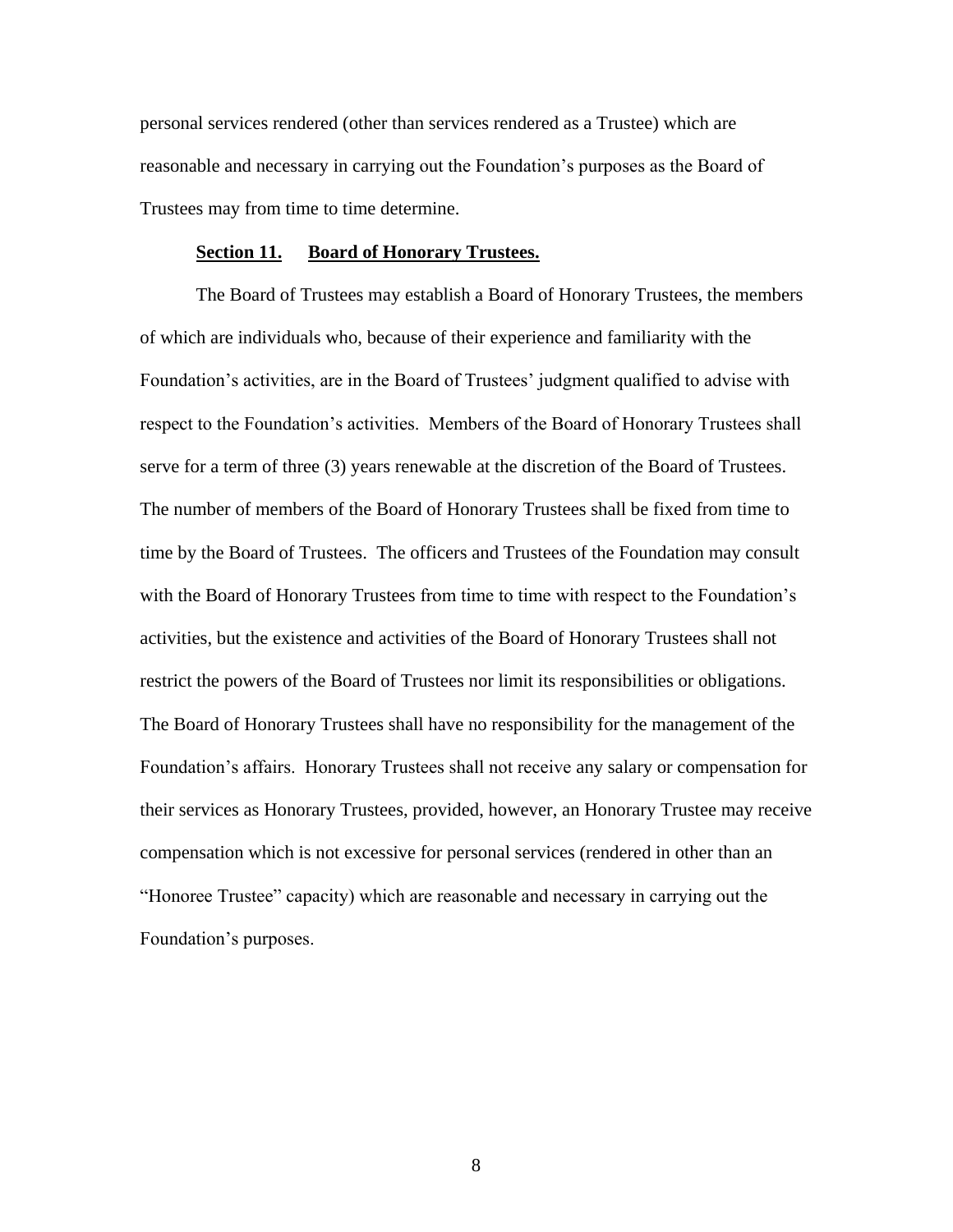### **ARTICLE II**

### **OFFICERS**

### **Section 1. Number, Titles and Term of Office.**

The officers of the Foundation shall consist of a President, one or more Vice Presidents, a Secretary, a Treasurer, and such other officers and assistant officers as the Board of Trustees may from time to time elect or appoint, and such other officers and assistant officers shall have such authority and responsibility as assigned to them by the Board of Trustees. Any two or more offices may be held by the same person, except the offices of President and Secretary. Except for those officers elected at the Organizational Meeting, the term of office for each officer shall be until the next succeeding Annual Meeting at which officers are elected. The term of office for those officers elected at the Organization Meeting shall be that period of time beginning on the date of the Organization Meeting and ending on the first date of the first Annual Meeting. In any event, a duly-elected officer shall serve in the office to which he is elected until his successor has been duly elected and qualified.

#### **Section 2. Removal.**

Any officer or agent or member of a committee elected or appointed by the Board of Trustees may be removed by the Board of Trustees whenever in its judgment the best interest of the Foundation would be served thereby, but such removal shall be without prejudice to the contract rights if any, of the person so removed. Election or appointment of an officer or agent or member of a committee shall not of itself create contract rights.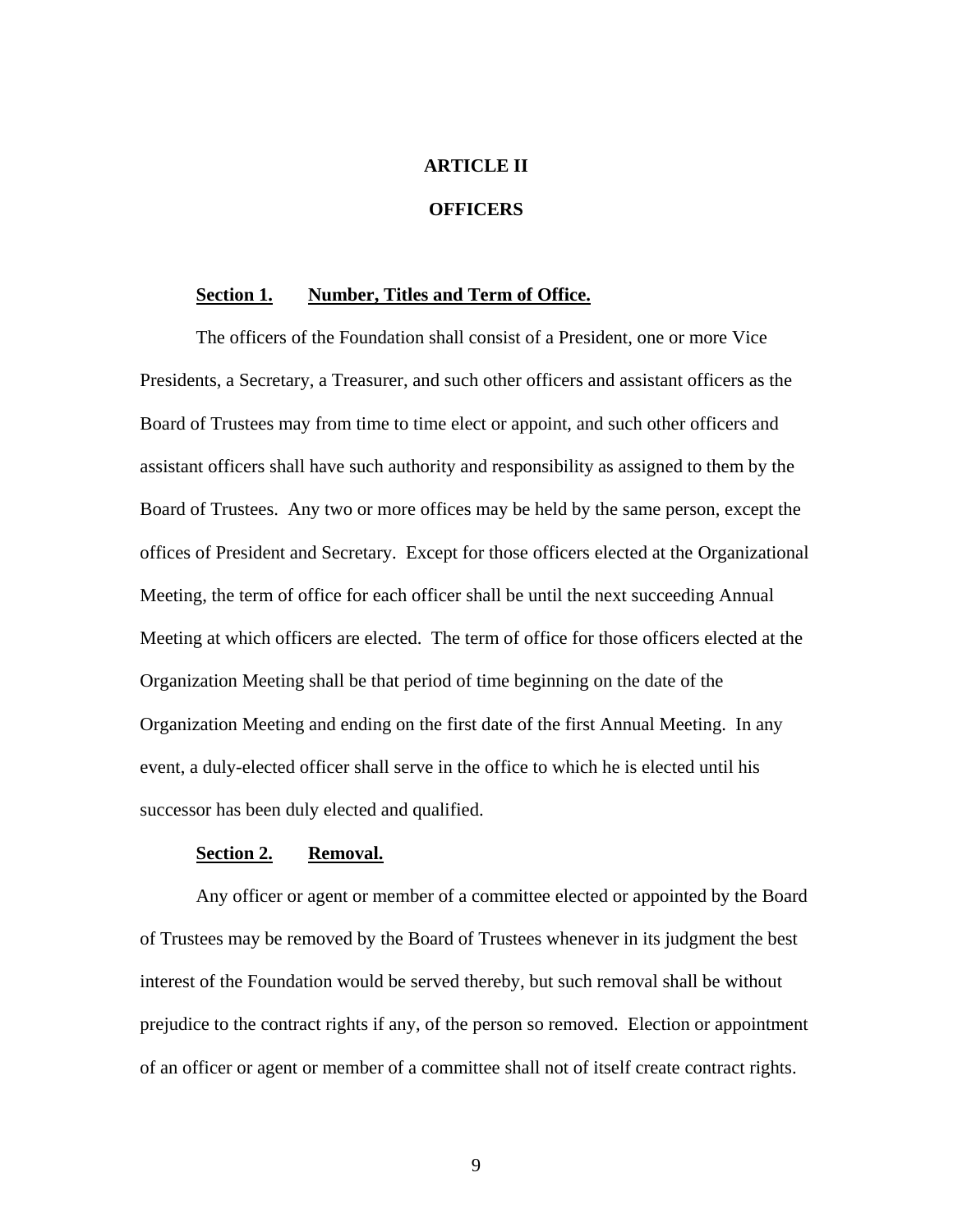### **Section 3. Vacancies.**

Any vacancy occurring in any office of the Foundation may be filled by the Board of Trustees.

#### **Section 4. Powers and Duties of the President.**

The President shall be the Chief Executive Officer of the Foundation and shall be elected from the members of the Board of Trustees. Subject to the control of the Board of Trustees and the Executive Committee (if any), he shall have general executive charge, management and control of the properties, business and operations of the Foundation with all such powers as may be reasonable incident to such responsibilities; he shall have the authority to agree upon and execute all leases, contracts, evidences of indebtedness and other obligations in the name of the Foundation subject to the approval of a majority of the full Board of Trustees; and he shall preside at all meeting of the Board of Trustees; and he shall have such other powers and duties as may be designated in the Bylaws and as may be assigned to him from time to time by the Board of Trustees.

#### **Section 5. Powers and Duties of a Vice President.**

A Vice president shall have such powers and duties as may be assigned to him by the Board of Trustees including the performance of the duties of the President upon the death, absence or resignation of the President or upon the President's inability to perform the duties of his office. Any action taken by a Vice President in the performance of the duties of the President shall be conclusive evidence of the absence or inability to act of the President at the time such action was taken.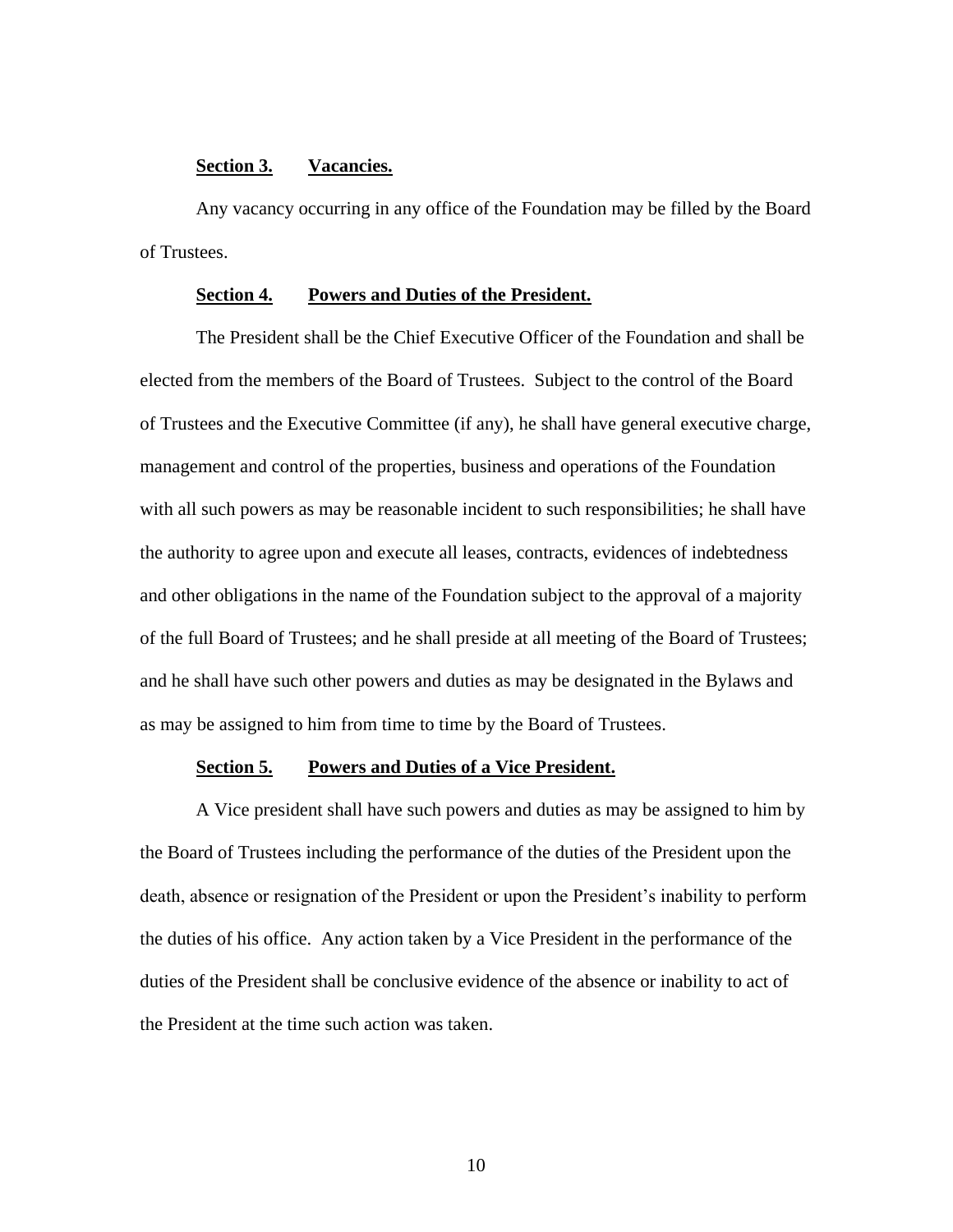#### **Section 6. Powers and Duties of the Treasurer.**

The Treasurer shall have custody of all of the Foundation's funds and securities which come into his hands. When necessary or proper, he may endorse or cause to be endorsed, in the name and on behalf of the Foundation, checks or other obligations for collection and shall deposit or caused to be deposited the same to the credit of the Foundation in such bank or banks or depositories and in such manner as shall be designated and prescribed by the Board of Trustees; he may sign or cause to be signed all receipts and vouchers for payments made to the Foundation either alone or jointly with such other officer as may be designated by the Board of Trustees; whenever required by the Board of Trustees, he shall render or cause to be rendered a statement of the cash account; he shall enter or cause to be entered regularly in the Foundation's books to be kept by him for that purpose full and accurate accounts of all moneys received and paid out on account of the Foundation; he shall perform all acts incident to the position of Treasurer subject to the control of the Board of Trustees; and he shall, if required by the Board of Trustees, give such bond for the faithful discharge of his duties in such form as the Board of Trustees may require.

### **Section 7. Powers and Duties of the Secretary.**

The Secretary shall keep the minutes of all meeting of the Board of Trustees in books provided for that purpose; he shall attend to the giving and serving of all notices as delegated by the President; in furtherance of the Foundation's purposes and subject to the limitations contained in the Articles, he may sign with the President in the name and on behalf of the Foundation and/or attest the signatures thereto, all contracts, conveyances, franchises, bonds, deeds, assignments, mortgages, notes and other instruments of the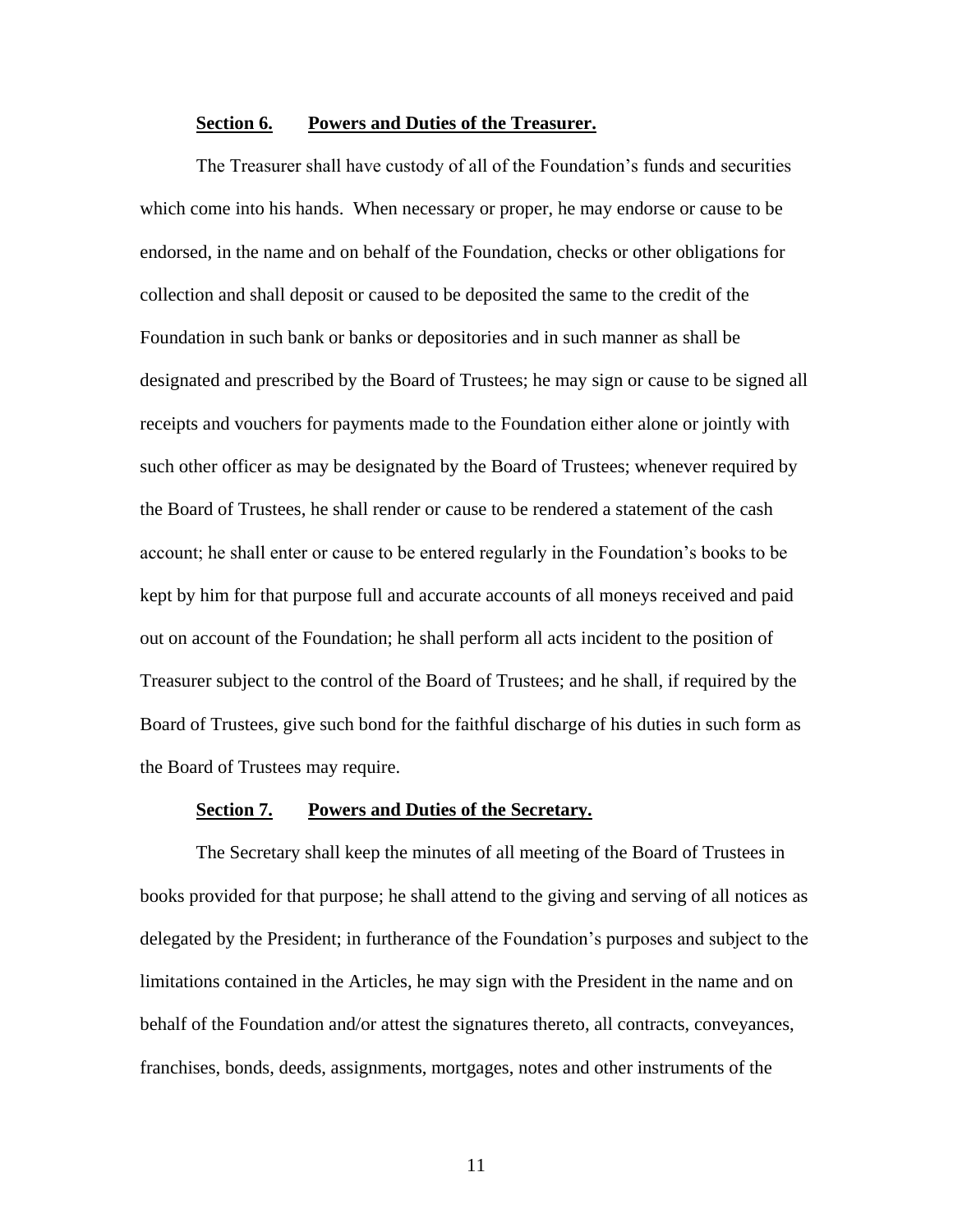Foundation; he shall have charge of the Foundation's books, records, documents and instruments, except the books of account and financial records and securities of which the Treasurer shall have custody and charge, and such other books and papers as the Board of Trustees may direct, all of which shall be open at reasonable times to the inspection of any Trustee upon application at the Foundation's office during business hours; and he shall in general perform all duties incident to the office of Secretary subject to the control of the Board of Trustees.

#### **Section 8. Compensation of Officers.**

If the Board of Trustees so determines, officers shall be entitled to receive salary of compensation in a reasonable amount for such personal services rendered that are necessary and reasonable in carrying out the Foundation's purposes; otherwise, no officer shall be entitled to receive any salary or compensation.

#### **ARTICLE III**

#### **MISCELLANEOUS PROVISIONS**

#### **Section 1. Fiscal Year.**

The Foundation's fiscal year shall correspond to the fiscal year of the South Central Association of Blood Banks.

### **Section 2. Seal.**

The Foundation's seal, if any, shall be such as may be approved by the Board of Trustees.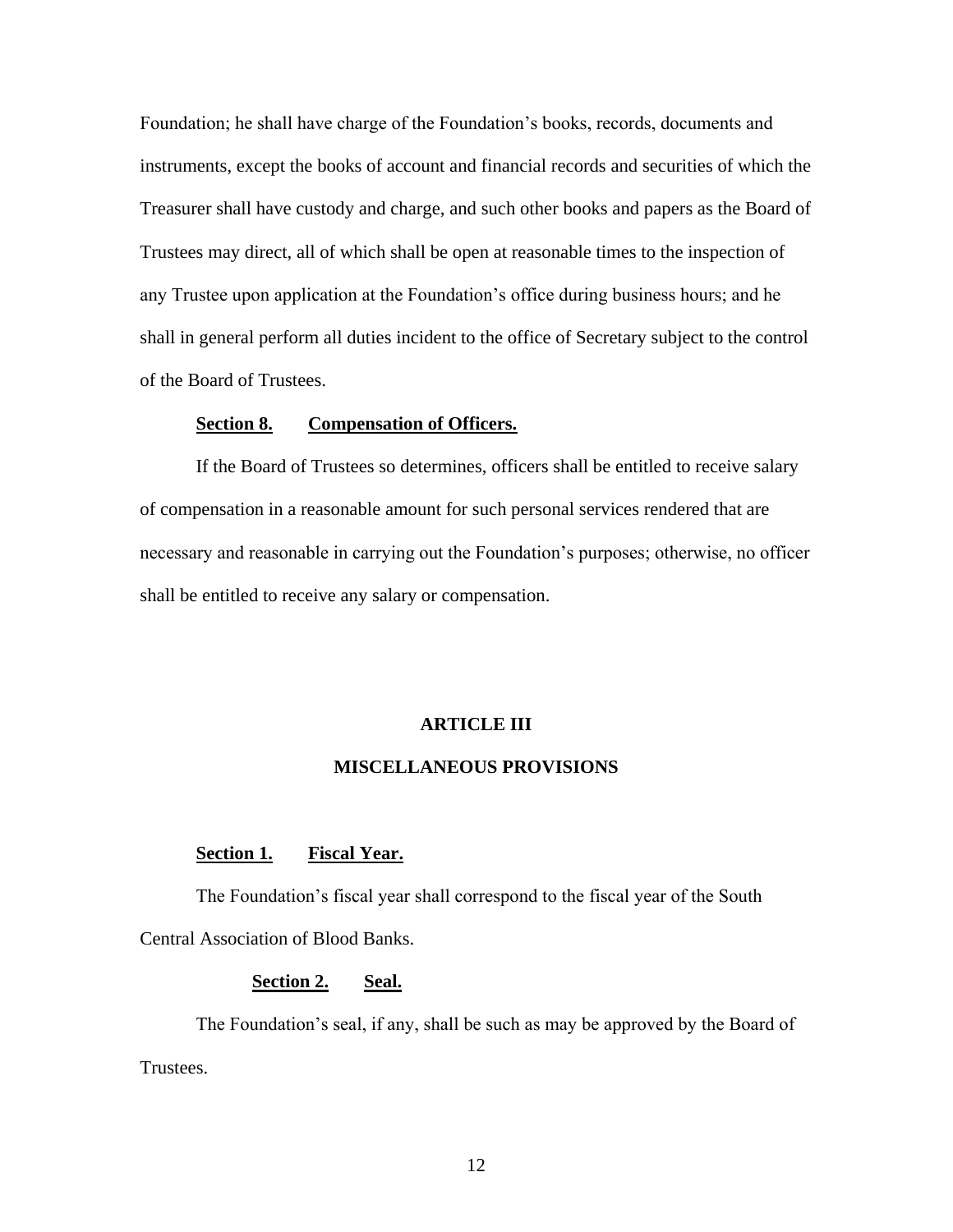#### **Section 3. Notice and Waiver of Notice.**

Whenever any notice is required to be given under the provisions of the Bylaws, such notice by either postal or electronic mail shall be deemed to be sufficient. A waiver of notice in writing signed by the person or persons entitled to such notice, whether before or after the time stated therein, shall be deemed equivalent to notice.

### **Section 4. Resignation.**

Any Trustee or officer may resign at any time. Such resignation shall be made in writing and shall take effect at the time specified therein, or, if no time be specified, at the time of its receipt by the President or Secretary. The acceptance of a resignation shall not be necessary to make it effective, unless expressly so provided in the resignation.

### **Section 5. Action Without a Meeting by Trustees or Committees.**

Any action required by law or the Bylaws to be taken at a meeting of the Board of Trustees or any action which may be taken at a meeting of the Board of Trustees or of any committee thereof may be taken without such a meeting if a consent in writing, setting forth the action to be taken, shall be signed by all of the Trustees, or all of the members of the committee, as the case may be.

### **Section 6. Gender.**

References herein to the masculine gender shall also refer to the feminine in all appropriate cases.

### **Section 7. Report of Foundation.**

The President of the Foundation shall make an annual report of the status of the Foundation at the annual meeting of the Association.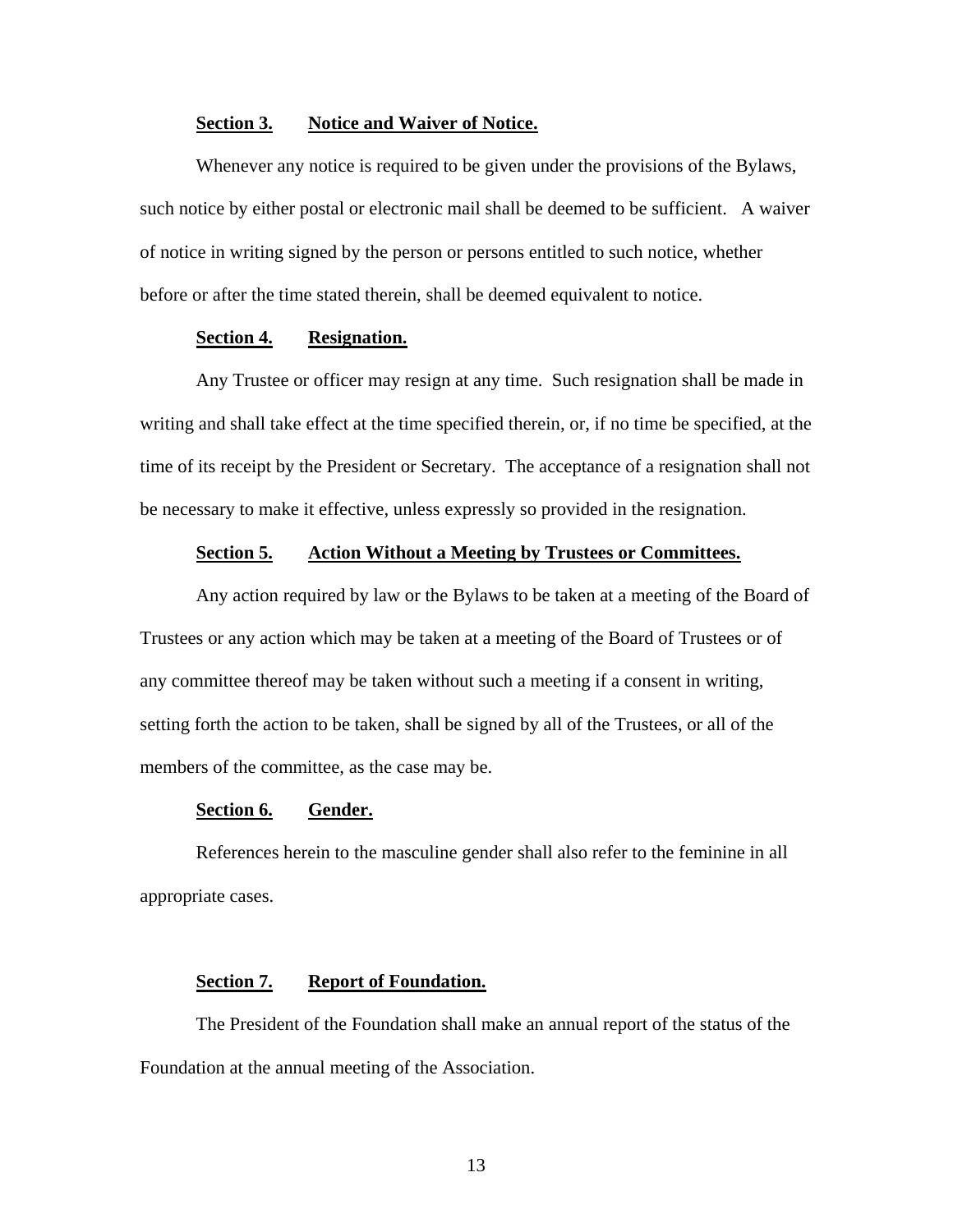#### **Section 8. Disbursal of Principal.**

The principal of the Foundation may be disbursed or paid out only with the approval of a majority of the Trustees and with the approval of the Executive Committee of the Association.

#### **ARTICLE IV**

### **INDEMNIFICATION OF TRUSTEES AND OFFICERS**

The Foundation shall indemnify each Trustee and officer and each former Trustee and officer of the Foundation who was or is a party or threatened to be made a party to any threatened, pending or completed action, suit or proceeding, whether civil, criminal, administrative or investigative (other than an action by or in the right of the Foundation) by reason of the fact that he is or was a Trustee or officer of the Foundation against expenses (including attorneys' fees), judgments, fines and amounts paid in settlement, actually and reasonably incurred by him in connection with such action, suit or proceeding if he acted in good faith and in a manner he reasonably believed to be in or not opposed to the best interests of the Foundation, and, with respect to any criminal action or proceeding, had no reasonable cause to believe his conduct was unlawful.

The Foundation shall indemnify each Trustee and officer and former Trustee and officer of the Foundation who was or is a party or is threatened to be made a party to any threatened, pending or completed action or suit by or in the right of the Foundation to procure a judgment in its favor, by reason of the fact that he is or was a Trustee or officer of the Foundation against expenses (including attorneys' fees) actually and reasonably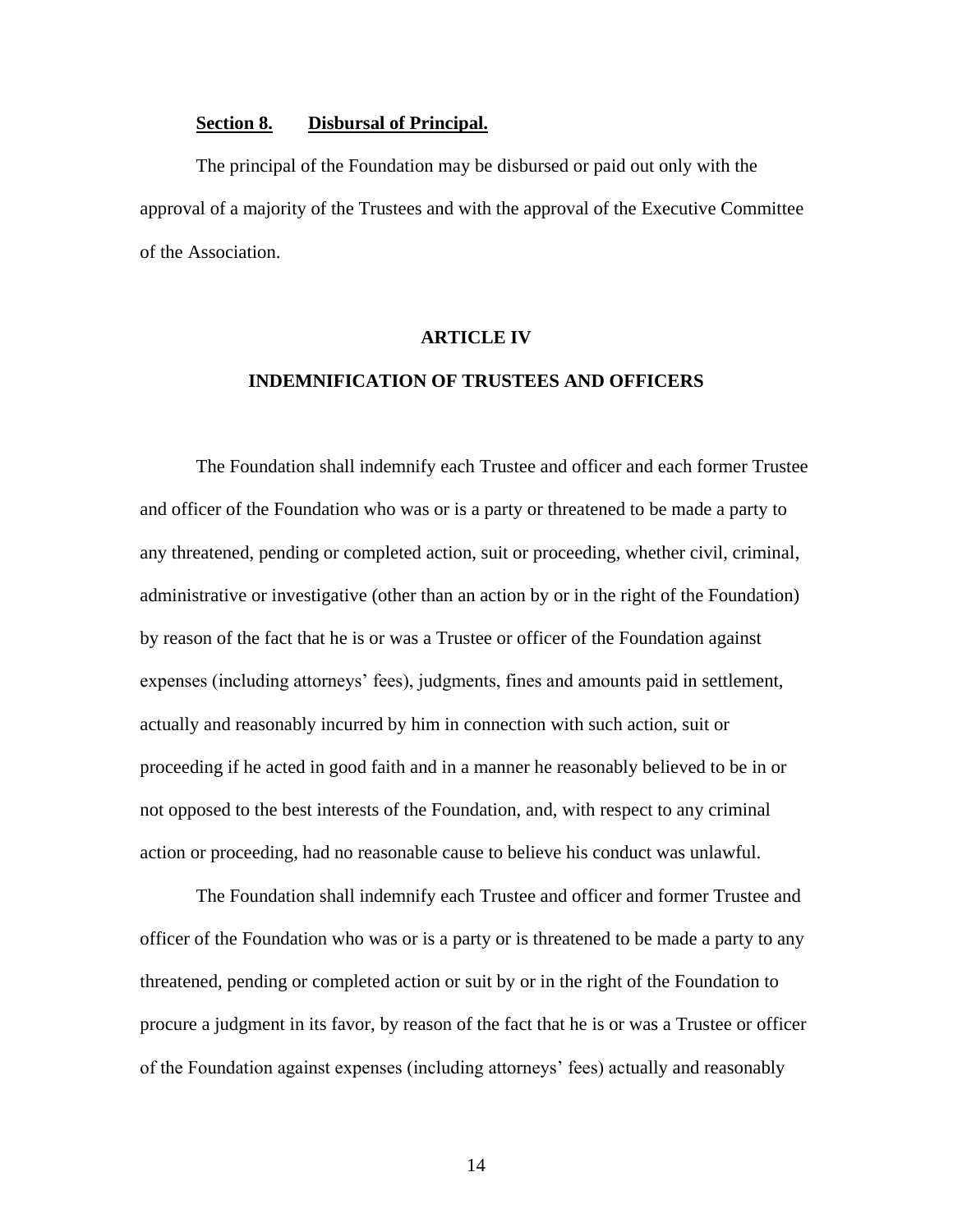incurred by him in connection with the defense or settlement of such action or suit if he acted in good faith and in a manner he reasonably believed to be in or not opposed to the best interests of the Foundation, provided, however, that no indemnification shall be made in respect of any claim, issue or matter as to which such Trustee or officer shall have been adjudged to be liable for negligence or misconduct in the performance of his duty to the Foundation except to the extent that the court in which such action or suit was brought shall determine upon application that, despite the adjudication of liability but in view of all circumstances of the case, such person is fairly and reasonably entitled to indemnity for such expenses which such court shall deem proper.

The termination of any action, suit or proceeding by judgment, order, settlement, conviction or of a plea of nolo contendere or it's equivalent, shall not, of itself, create a presumption that the person did not act in good faith and in a manner which he reasonably believed to be in or not opposed to the best interests of the Foundation, and with respect to any criminal action or proceeding, had reasonable cause to believe that his conduct was unlawful.

Expenses incurred in defending a civil or criminal action, suit or proceeding may be paid by the Foundation in advance of the final disposition of such action, suit or proceeding upon receipt of an undertaking by or on behalf of the Trustee or officer to repay such amount unless it shall ultimately be determined that he is entitled to be indemnified by the Foundation as authorized in this section.

The indemnification hereunder shall be made only upon a determination in the specific case that indemnification is proper under the substantive standards established hereunder. Such determination shall be made (1) by the Board of Trustees by a majority